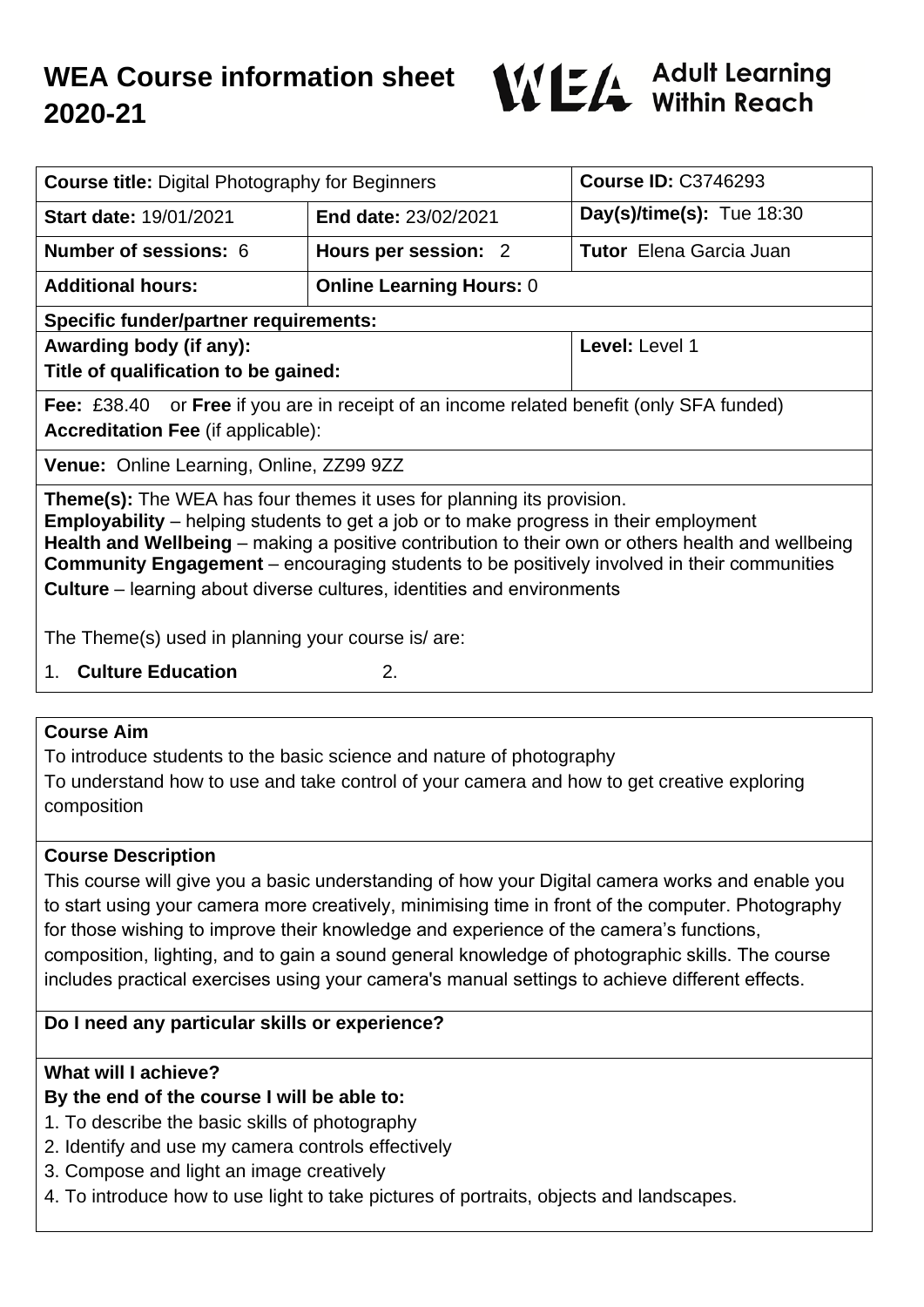## **What teaching methods will be used and will there be work outside of the class?**

- The WEA's digital learning platform, Canvas will be used to provide resources or to support lessons, enable assessment, provide learner feedback and for other activities for individuals away from the course. If you want to understand more about our digital learning platform please visit: http://bit.ly/WEAonline

- Most of your learning will take place in your class, but one or two sessions will be online using WEA's digital learning platform, Canvas, working by yourself or engaging with other students. If you want to understand more about our digital learning platform please visit: http://bit.ly/WEAonline - The WEA tutor will use a range of different teaching and learning methods and encourage you

and the group to be actively involved in your learning

- You may be asked to undertake additional work in your own time to support your learning
- You will be expected to carry out a range of activities in your own time

## **What kind of feedback can I expect from the tutor?**

- You will be able to keep a record of your progress and achievement using photos, audio, text or documents uploaded into the WEA's digital learning platform, WEA Canvas.

- Your tutor will provide written, text and audio feedback recorded in WEA Canvas, WEA's digital learning platform.

- You will be able to keep a digital portfolio of your work on WEA's digital learning platform, Canvas.

- A range of informal activities will be used by the tutor to see what you are learning which may include quizzes, question and answer, small projects and discussion

- You will have opportunities to discuss your progress with your tutor
- You will be encouraged to share your work with the group and discuss your learning
- You will be encouraged to consider other students work and give your opinions and suggestions
- A file of work will be kept which will help to record your progress

- There will be a number of tasks appropriate to your course such as written work, creating art or craft, video, photography or small projects. Some of these may be marked to help you progress

## **What else do I need to know? Is there anything I need to bring?**

- What you need: You will need an internet connection, speakers, a microphone and a webcam so that you can use our video learning platform, Zoom. If you'd like to understand more Zoom please visit: http://bit.ly/ZoomSpec

- You will also need access to the internet outside of your sessions. You could do this using a smart phone, tablet, laptop or a desktop computer (at home or through a library etc.).

- You will need a personal email address to join the WEA's digital learning platform, Canvas so that you can receive resources, record your progress and achievement and to work with others and share ideas. If you want to understand more about our digital learning platform please visit: http://bit.ly/WEAonline

## **Pre-course work, reading and information sources**

- You will have access to course resources and links to wider learning through the WEA's digital learning platform, Canvas: http://bit.ly/WEAonline

- No pre reading or pre course work is required

- No pre reading is required but research on the subject on the internet or in the library may be helpful

**Possible next steps after this course (including career opportunities if appropriate)**